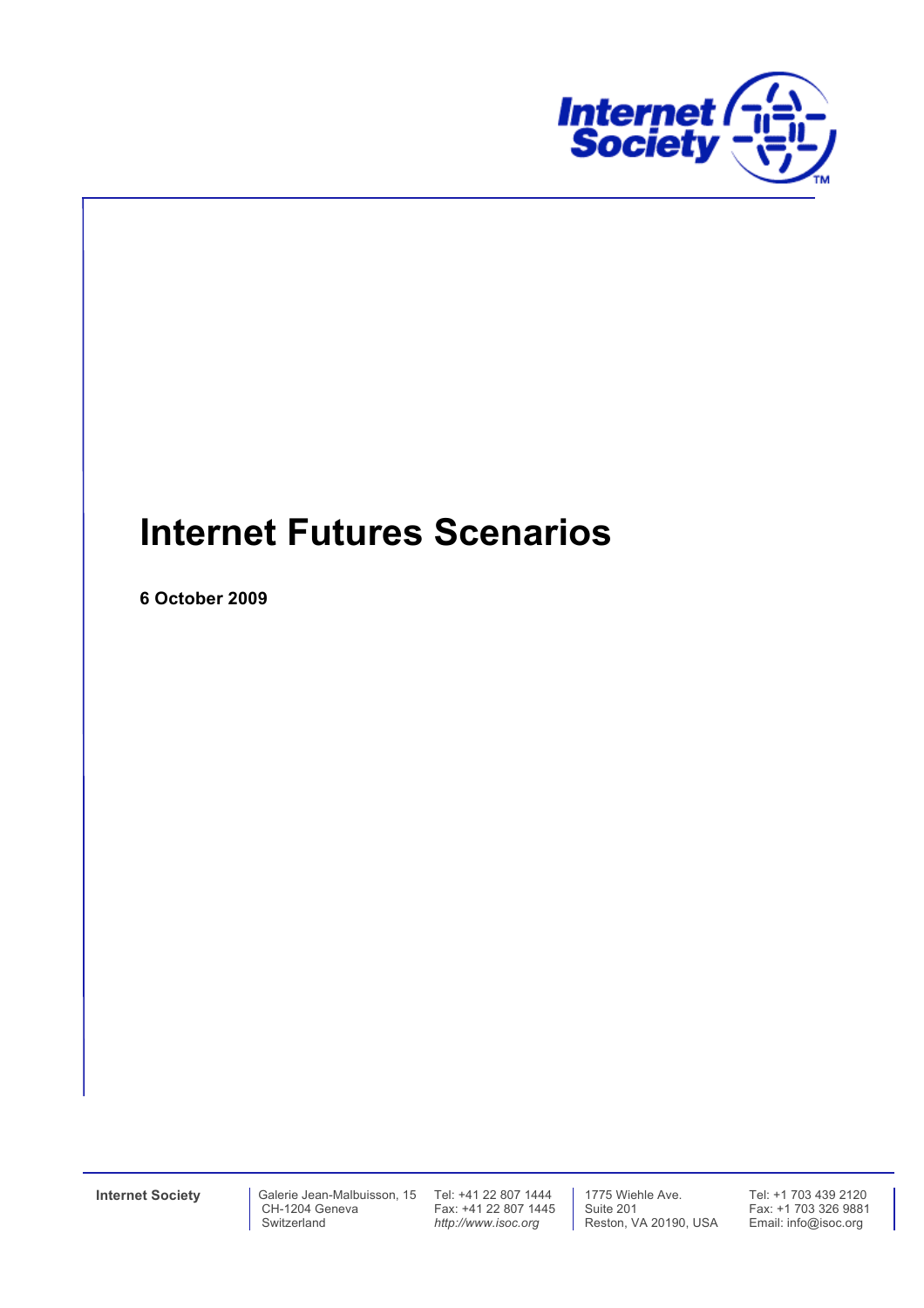# *Introduction*

Recently, senior staff at the Internet Society engaged in a scenario planning exercise to reveal *plausible* courses of events that could impact the health of the Internet in the future. The results of the exercise were subsequently reviewed with the Internet Society Board of Trustees. While obviously not intended to be a definitive overview of the landscape or all potential issues, we believe the results are interesting and, we hope, thought-provoking.

We are sharing them in the hope that they will inspire thought about possibilities for the future development of the Internet, and involvement in helping to make that happen in the best possible way.

Scenario planning is a methodology used widely in business and increasingly in other sectors to allow organizations to anticipate how the future could turn out. It is particularly useful in an environment of great uncertainty. Scenario planning is neither guesswork nor statistical analysis. It is a structured process to help organizations break free from ties to "the official future" to consider other possibilities that they may confront. The stories that result from this process are intended to reveal plausible courses of events, not probable ones. While they are imaginative, they are intended to make the organization aware of possibilities that could have an impact. The organization then uses the stories as a springboard to help identify robust courses of action that will position it well for any of the possible futures.

Scenarios always start from a question about the future. In this case, the focal question for the exercise was: "Will the world embrace or resist the open Internet model?" with a second-level question to narrow the field: "What model will be more successful? Command and control? Or, distributed and decentralized?

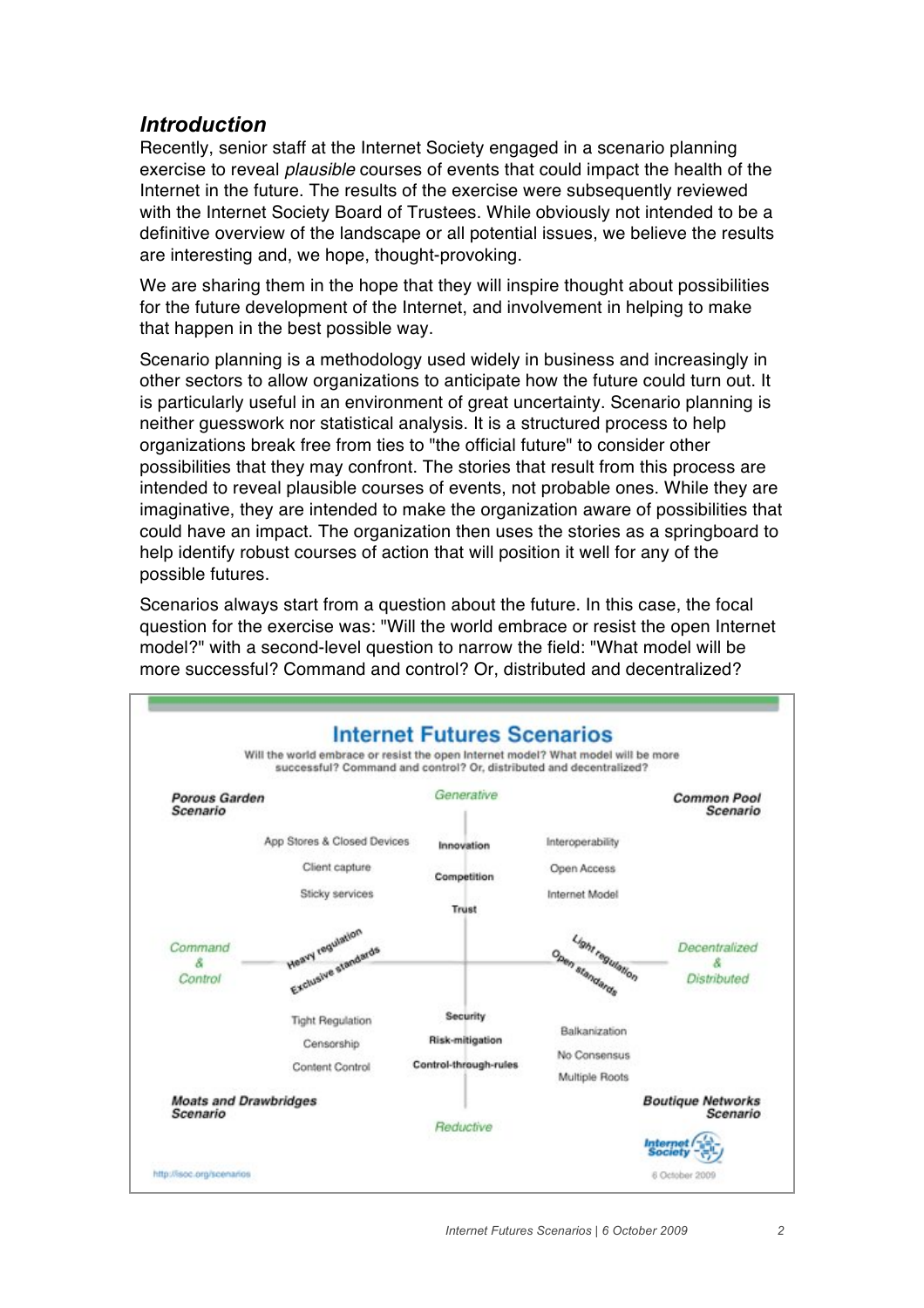These two questions defined four quadrants, which led to four very different stories about how the world might develop over the next eight to ten years. Each of the stories are below, along with factors that could drive towards these scenarios being realized, and factors that could work against the Internet from moving in that direction.<sup>1</sup>

All of these stories contain some element of the Internet that exists today, as you would expect. And the Internet of tomorrow will almost certainly not look exactly like any of the stories. But you will see that each of the four scenario stories presents a different and plausible direction that the Internet might evolve towards. We believe that the Internet of 2015 will contain some of the characteristics of all four stories.

## **We Need You to Participate**

The challenge for the Internet Society, and for everyone who cares about the Internet, is to think about the possibilities and tendencies they prefer or want to avoid, and what they can do in their circumstances to help the Internet to evolve in a positive direction. The Internet Society community actively works to try to ensure that the Internet of the future will look most like the story called "The Common Pool". We hope you will join us in our efforts.

**The Internet Society hopes that you find this material helpful, and we look forward to engaging with you in a wide discussion of how we can ensure that the Internet of the future truly is for everyone.**

**!!!!!!!!!!!!!!!!!!!!!!!!!!!!!!!!!!!!!!!!**

<sup>&</sup>lt;sup>1</sup> Also online at: http://www.isoc.org/scenarios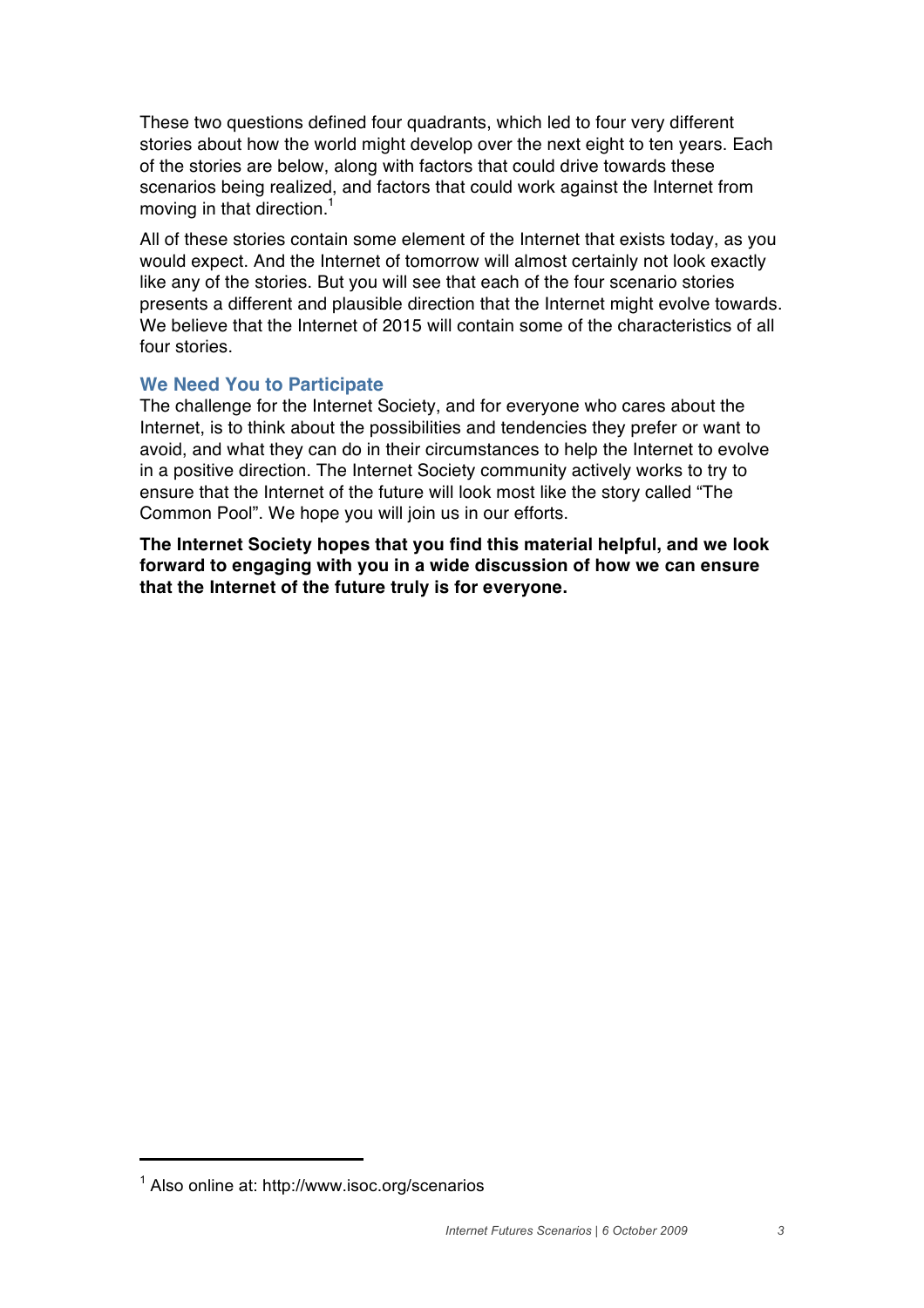# *Common Pool Scenario*

"There is nothing new to be discovered in physics now. All that remains is more and more precise measurement."

Lord William Kelvin, 1900

#### **Quadrant**

The Common Pool quadrant is about positive "generative" and "distributed & decentralized" properties. Opportunity and growth abound (generative) and there are no insurmountable barriers to entry for those wishing to take part (decentralized and distributed). Disputes and challenges are resolved through competition, as opposed to negotiation or inherited rights. This quadrant is about constant evolution, and it features a healthy ecosystem. That ecosystem – the interlinked network operators, developers, infrastructure providers, resource management organizations, etc. – is the key to the generative nature of this quadrant. Organization and operation tends to be "horizontal", not "vertical", so that the underlying building blocks (technologies, networks, etc.) are available to all to build upon. The "win" for the Internet is that it retains the ability to react and respond to new requirements.

## **Factors driving towards this scenario**

Driving forces that lead the Internet into this quadrant are competition and desire to leverage the benefits of economies of scale (in open development and interoperable systems). Players feel in control of their own destiny because they have the ability to rebuild their future if need be (evolve, innovate).

## **Factors attracting away from this scenario**

Forces that pull the future of the Internet away from this quadrant include concerns about loss of control of one's destiny (national, commercial, personal) and attempts to preserve individuals (rather than the population).

#### **Narrative**

In the beginning there were many networks, and they worked to hook up together so that diverse endpoints could connect, pass traffic, coordinate, share data. The network was more than the sum of its parts - it included the results of efforts by the operators who thought making connections (physical, software, or communication) in the middle of the night was fun in its own right. It's not that they were altruistic, so much as they were playing, and the opportunity for New and Exciting abounded. Management could go ahead and make whatever decisions they wanted, but Root ruled the roost. When one operator got lazy and wrote a script to search anonymous FTP archives for files of interest, others caught wind of it and asked for the data, and scripts—the Internet's first search engine, and one of its first commercial activities, was born. When another technical person, across the ocean, needed to find a way to allow researchers to publish and share research activities, a method of linking remote files was created—the result was a pragmatic solution to a common problem. All of these people found common cause in the Internet Engineering Task Force (IETF) —a rough and ready group of engineers tinkering with the running code of the Internet.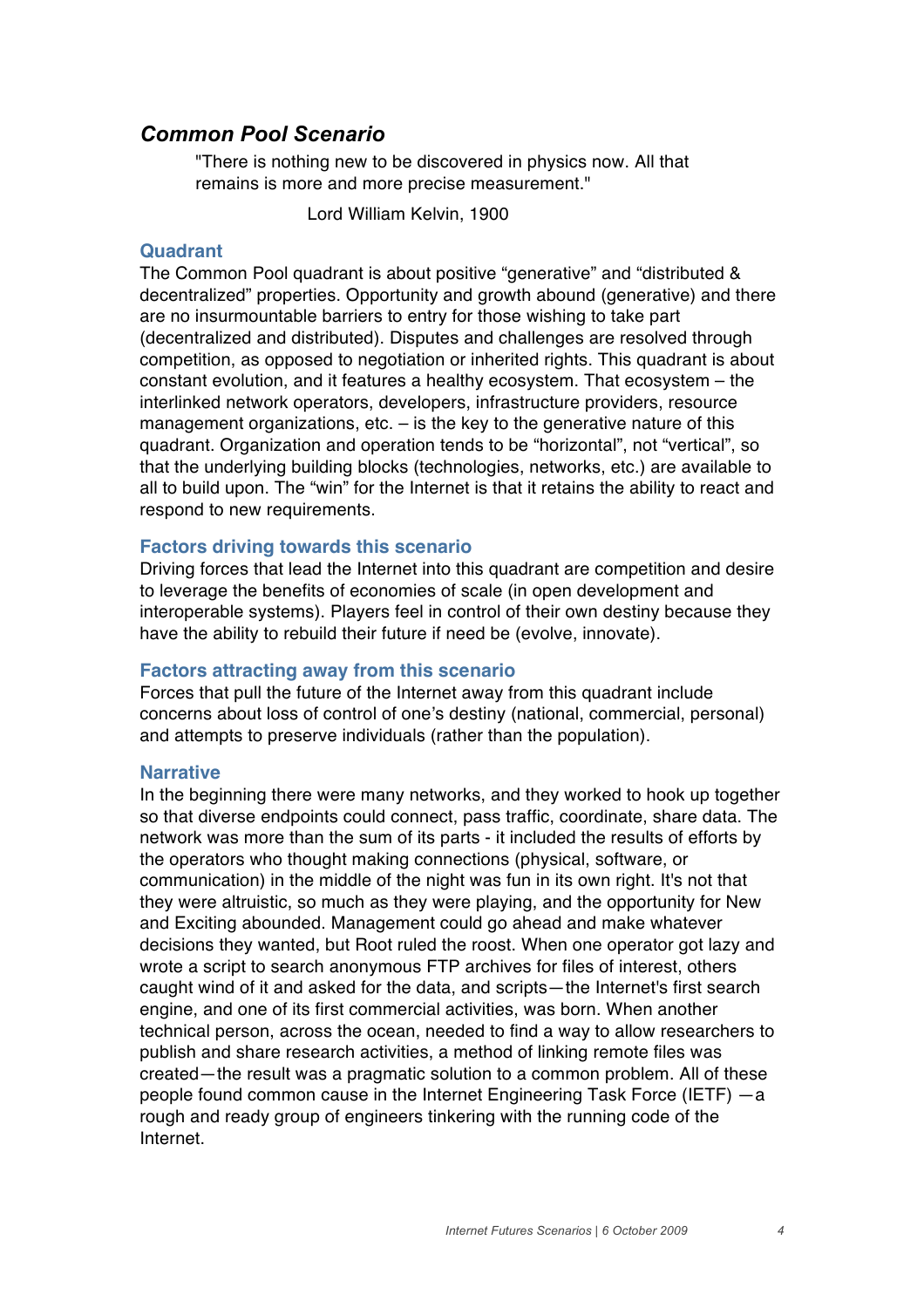By 2009, the proportion of technical people "playing" with the Internet was dwarfed by people building networks for Serious Business. "Where," they asked, "is The Plan?"

Perceiving none, by 2012 they brushed aside these amateur efforts, claiming Methodology was more important. They flocked to more conventional business meetings, and built roadmaps and technologies by pushing blocks and lines around PowerPoint diagrams. "Network architecture can be expressed in bubble diagrams!" they cried, "so if we edit the bubbles, we're adjusting network architecture," they concluded. They lobbied governments, near and far - "it's in the best interests of your citizens; we'll organize it all."

When concerns were raised about the possibility of locking out new entrants and opportunities for innovation, they were brushed off by Industry Experts, "There is nothing new to be developed in the Internet now. All that remains is more and more precise service implementation."

Over the course of the next three years, all eyes were focused on the major incumbents, who were demonstrating their prowess by developing multi-tiered deployment plans for the Future Network, resolving known issues through hardfought negotiations between powerful industry players.

And: nothing happened.

Incumbents deployed the bubble-diagrammed technologies to great fanfare and little effect. Notably, each network's implementation varied just-ever-so-slightly from their competitors', so interoperation failed at all but the most basic (existing) levels.

In the meantime, the plain folks, who'd been too busy working out the algebras of trust transitivity and the core scaling issues of existing network technologies to attend these multi-week suit-sessions, had scaled new heights of finessing technology and developed ugly-but-functional approaches to critical problems with the Internet. Created by open, collaborative process, and published in freelyaccessible documents, new entrants to the Internet (networking and applications/services) seized these tools to build the Next Big Thing. It wasn't pretty; it didn't flash; it wasn't intellectually or aesthetically impressive. It just worked. And solved an existing problem. So the new entrants handed the incumbents their lunch (again). Cognoscenti hid out in their basements, firing up creaky VHS players to listen to David Lynch's sage giant from "Twin Peaks" - "It is happening... again."

There was much upheaval, wailing and gnashing of teeth, appeal to governments for redress (or at least a bailout), some failed, some adjusted, and many applied the newest economic fad, acquiring the customers and assets of the new entrants through corporate "leveraged lease-to-buy" options.

Meanwhile, as the network and service operators thrashed each other in pursuit of larger market share, network users reveled in the new opportunities afforded them by innovations from all corners of the globe. Retirees took language courses by video connection with independent teachers in other parts of the globe. The established music industry was left in the dust as independent artists networked to promote their collective music activities.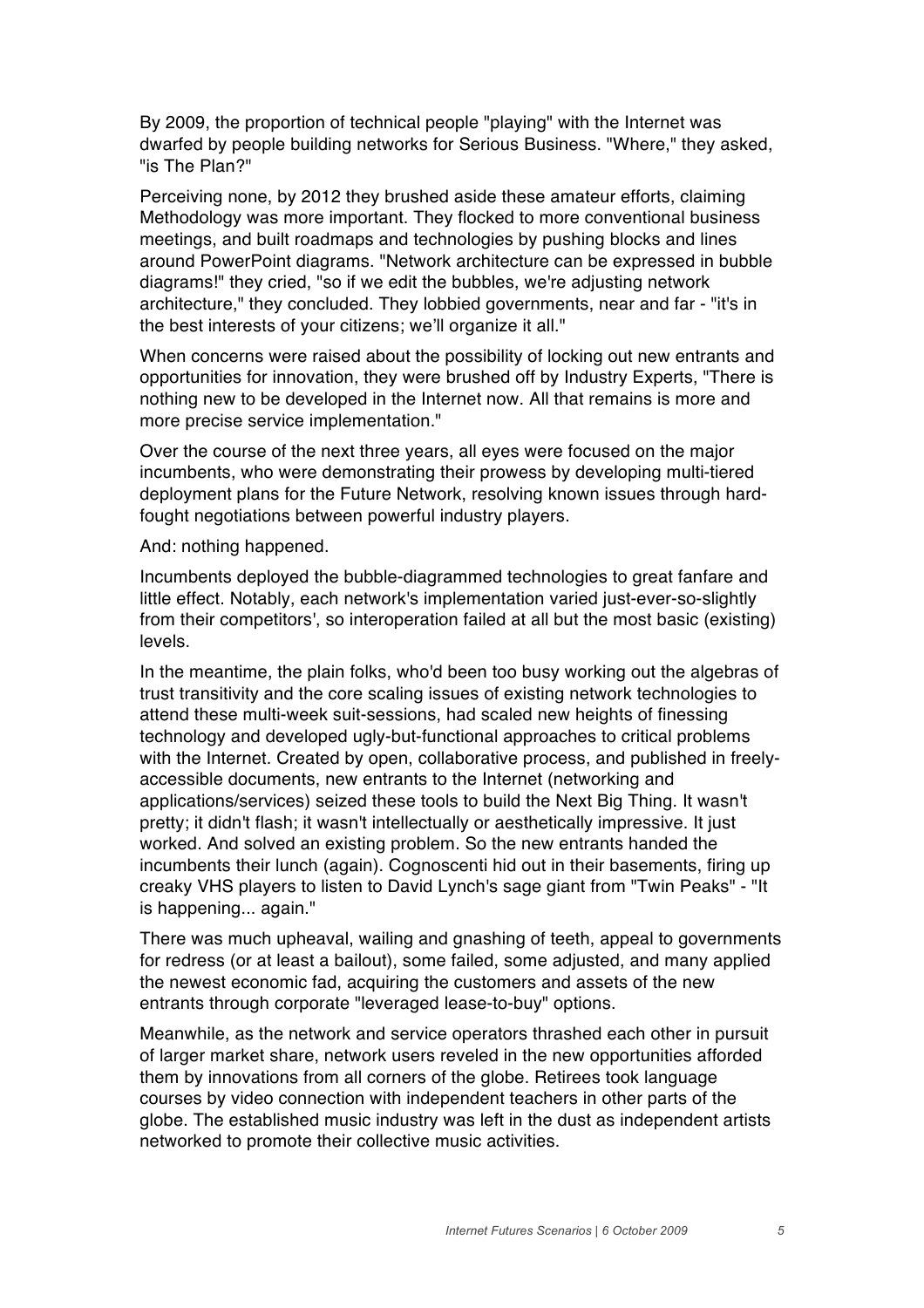There still was no master plan and were no guarantees. In the end, the power of global evolution, favouring the success of the population over the preservation of the individual, prevailed. Constant innovation is here to stay. Trying to fix things in place is like trying to fix a peg in an ice dam: it might appear to be fixed, but constant incremental shifts are always driving (powerfully) in a new direction. Ride that wave, or be left out in the cold.

## *Boutique Networks Scenario*

""In the strictest sense of the word, boutiques would be one-of-akind but more generally speaking, some chains can be referred to as boutiques if they specialize in particularly stylish offerings...

...Although some boutiques specialize in hand-made items and other truly one-of-a-kind items, others simply produce t-shirts, stickers, and other fashion accessories in artificially small runs and sell them at unusually high prices."

Source: http://en.wikipedia.org/wiki/Boutiques

## **Quadrant**

Based on a reductive but de-centralized model, the Boutique Networks scenario envisions a future in which political, regional, and large enterprise interests fail to optimize on the social and economic potential of a shared, global set of richly connected networks (the Internet). It carries the weight of self-interest brought by factions seeking to optimize control in small sectors (political and otherwise). It also posits that these fractionalized networks will continue to leverage the benefits of existing Internet standards and technology. This is in some ways the classic "tragedy of the commons". Each of the proprietary providers extracts as much as possible from the common pool while giving little back.

## **Factors driving towards this scenario**

Major drivers may include politics, special interests or requirements, and risk mitigation (local determination vs. fate sharing). In some cases these networks may be developmental/experimental in nature and will naturally drift back towards interconnection, but in some cases–particularly when regional politics are involved–the networks may harden into more classically balkanized forms.

## **Factors attracting away from this scenario**

How can we encourage re-connections among the boutique networks and the Internet? Although this scenario explores the drivers that would cause networks to begin to separate themselves into smaller stand-alone segments, it also assumes that those networks will be based on existing standards and hardware. As the individual networks continue to advance, they can be encouraged to return to the broader Internet in order to widen their development options and to achieve the economies of scale offered by commodity hardware and open standards. Stand-alone networks may also find value in interconnection in order to access additional content, reach new audiences, and operate services (such as global emergency services) that require global co-operation.

## **Narrative**

By the end of 2009 it becomes clear to most Internet technology insiders that global deployment of IPv6 is a failure. The individual Regional Internet Registries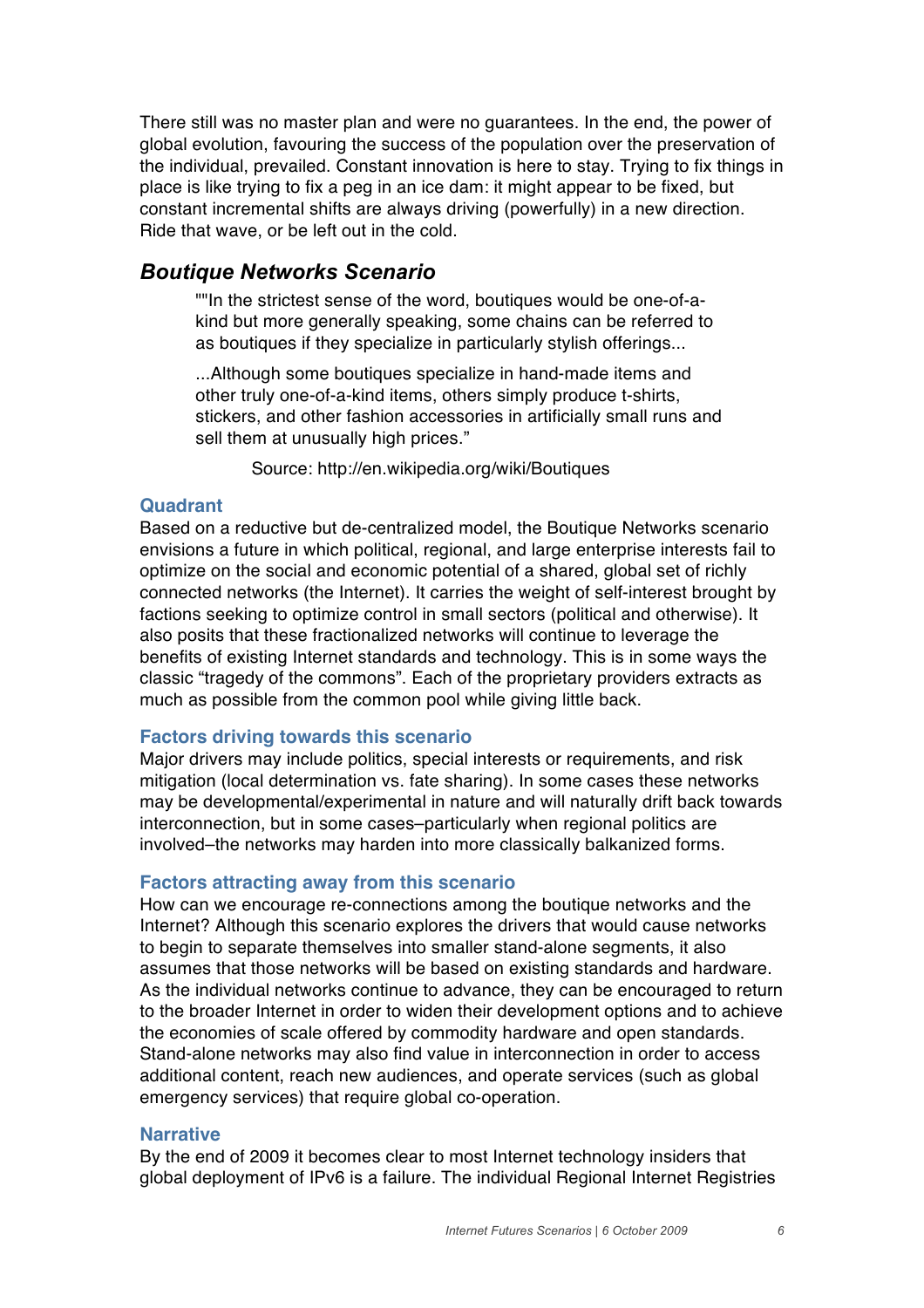(RIRs) have become caught up in regional concerns about how to manage the run out of IPv4 addresses. While each has a set of well thought out policies concerning IPv4 depletion and IPv6 deployment, the lack of global coordination has lead to increased fractionalization. The so-called tier-one Internet Service Providers begin to micro-manage their existing IPv4 allocations in order to conserve resources and maintain control of their downstream customers. Service provisioning becomes more and more about connecting nested NAT deployments through small, static IPv4 "gateway" assignments. This creates increasingly insular regional and enterprise "intranets" with limited options for global transit. For many users this is a sub-optimal experience.

Businesses find that they must establish their own network nodes and agreed upon connections to get business done. Enterprises that must inter-operate via gateways begin to deploy middleware solutions (identity management, authorizations, proofing, transaction accounting, etc.) to track and manage access to and among their intranets. This breaks end-to-end and large sections of network content become guarded/controlled. In 2012 major search engines begin to refocus their businesses as less and less interesting material is available to probe and index. Search becomes localized and content providers work to establish "prepaid" micro-payment systems for both specialized search services and content display.

End user experience varies greatly and most "services" come at a cost. Users may pay multiple charges for "advanced services" packages. Users in some countries only see what government wants them to see. Services can be tailored with limited reachability and clear traceability to "owner accounts" which can be held accountable for access and incremental payment schemes based on usage are common. There are also limited markets for some content due to division of interest and service. Content provision often falls to the cable model (multiple packages, specialized channels, "child safe" service offerings, for pay content, higher charges for specialized topics, etc.).

Some countries move aggressively in creating their internal IPv6 only networks and in 2011 several opt out of the ICANN blessed DNS root infrastructure altogether and set up their own local roots for their IPv6 networks. New vendors now shop their own cheap networking equipment in emerging markets and configure and market based on regional requirements. Equipment, documentation, and training all come pre-provisioned with alt.root examples, as needed.

Other governments follow the IPv6 early adopters' example and effectively take their countries "off net". Some pursue their own schemes for addressing. These networks overlap existing address allocations in the "old" Internet and cause major problems when they occasionally leak to the remains of the global Internet.

The institutions that govern unique addresses are unable to counteract all of these challenges. By 2012 there is no single bottom up policy environment for governments to interact with enterprise. The ITU steps forward with their next generation model which includes a vision of multiple internets: things, services, etc. and step into leadership as the standard for interoperability among the multiple types of "internets". They offer to manage different roots for digital Identity, RFID, etc. and offer guidance to governments in setting up and running their own roots.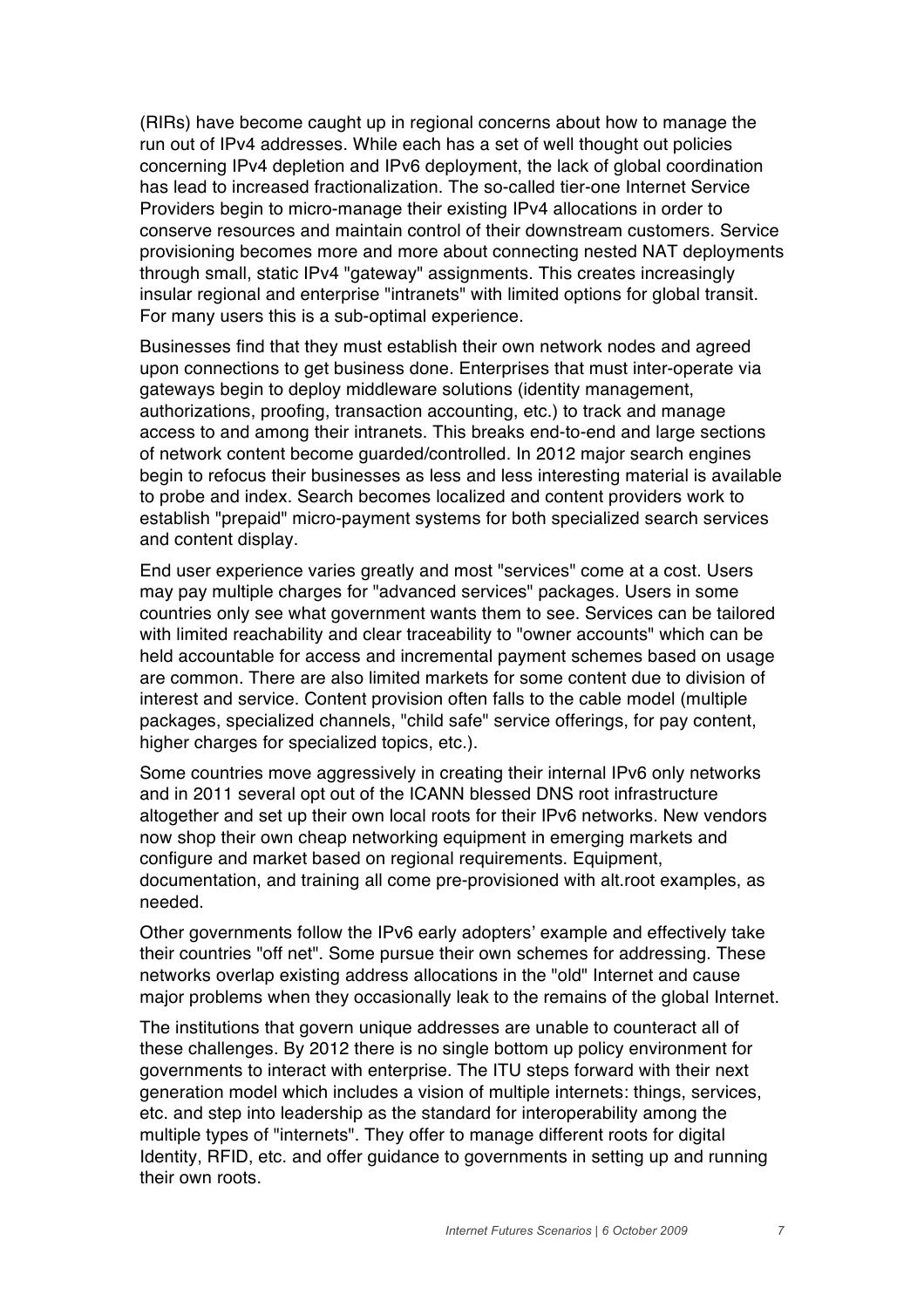The "old Internet" continues to exist, but by 2015 the existing IP standards are no longer being actively developed and are not working well with the new environments. The problems caused by spill over from poorly managed boutique networks also undermine the value of global interconnection. IP is now a utility. The funding model no longer supports innovation and major investment comes from governments looking to coordinate cross-border emergency services (the internet of things). This brings heavy regulation and classic treaty like agreements. Governments assert ownership of "critical resources" within their own borders and regulate peering agreements.

In 2017 the Internet Engineering Task Force (IETF) disbands and the IETF Trust assets are signed over to a hobbyist organization originally founded by HAM radio users. Users who remember the old days start to trade classic software and run their own FIDO net nodes...

## *Moats and Drawbridges Scenario*

## **Quadrant**

This quadrant is in the space characterized by command-and-control and reductive<sup>2</sup> orientations. In this quadrant, the world of the Internet would be heavily centralized, dominated by a small number of big players who create their own rules in a few "big-boys' clubs." Conflicts are resolved through negotiation, not through competition. Connections between networks would be the result of extensive negotiation and deal making as well. There would likely be strong regulation as governments seek to impose some public interest obligations on the industry. There might even be controls on what equipment users can connect to the network. A great deal of content would be proprietary and protected by strong intellectual property rights. Governments would be able to control the behaviour of networks and network users through legal mechanisms and sanctions. There would be high barriers to entry. There would not be much incentive to expand the reach of networks beyond the largest and most wealthy customers or regions. Innovation would be slow and only happen when it would benefit the network owners. There could be close political links among all players to their mutual benefit.

## **Factors driving towards this scenario**

The chief driver in this quadrant is the big players' and governments' desire to maintain control of their own destiny and their national interests in a threatening world. In the economic realm, the big firms' actions are self-interested and predicated on the idea that there are limited benefits to be shared. Business models are based on maximizing current benefits. In the political realm, too, the status quo is preferred over change. Power is maintained by supporting the big business players, building alliances with organized labour in the political realm, and using legislative and regulatory instruments to impede change. An element of fear is also a driver – a fear that if the Internet is not tightly controlled, Bad Things will happen; for example, in the realm of cybersecurity, child protection, political agitation, etc.

**!!!!!!!!!!!!!!!!!!!!!!!!!!!!!!!!!!!!!!!!**

 $2$  characterized by or causing diminution or curtailment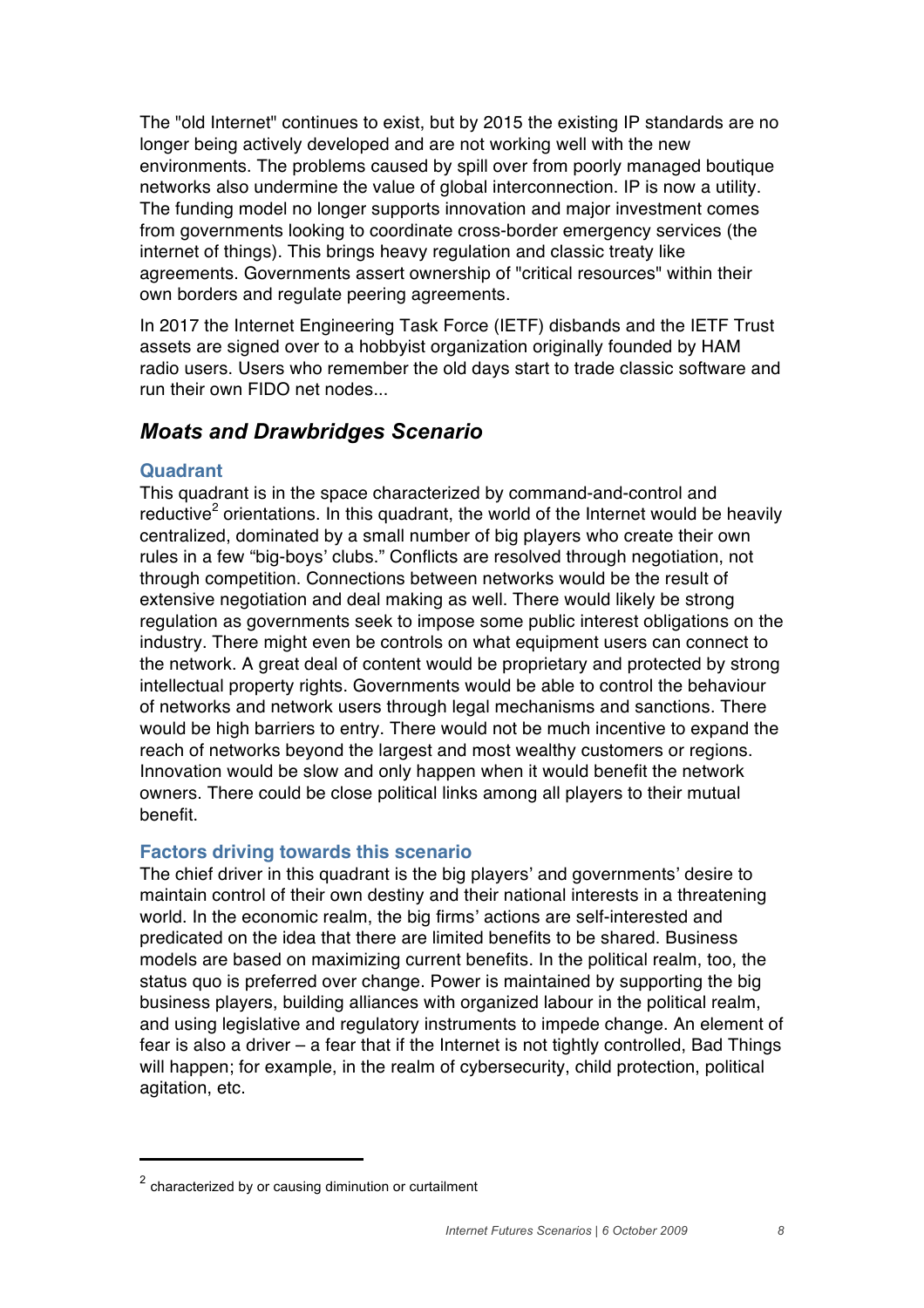## **Factors attracting away from this scenario**

What forces would work to keep the Internet from being sucked into this quadrant, where communications networks have been before, or to entice developments in a direction we'd like better? A market-friendly regulatory environment would make it hard to consolidate into huge corporations capable of exerting control. Stressing the dangers of large centralist solutions to problems (security, child protection) and favouring the thoughtful use of targeted instruments where necessary. Continually reinforcing the role of the open model in promoting innovation, development, and reach of networks. Promoting the Internet model of open networks. Encouraging development of new mechanisms that will reward creators and holders of intellectual property without imposing regulatory restrictions on distribution.

#### **Narrative**

In 2009, the new Obama administration took power in Washington. Despite predictions that it would be Internet-aware, and support open development models, by the end of its first year it was obvious that the new appointees were not going to advance Internet-related policies founded on the principles of nondiscrimination and transparency. This gave rise to a series of reversals for network neutrality advocates. The resulting FCC regulatory framework allowed network operators to implement traffic shaping. The third new economic stimulus package introduced late in the year created incentives for existing network operators to rapidly expand broadband access to every home by allowing new pricing models for Internet services and content, which brought to an end the "all you can eat" model, and then resulted in a series of alliances and major takeovers of content providers. Giggle-i-Zon and MyPipe¡Yipee! grew rapidly, but the Tinysoft-Bcast-TimeNDate alliance quickly moved into the lead position based on its unbreakable grasp on users' eyeballs in the United States. Fearmongering by an already defensive media alliance during the administration's contentious but ultimately successful attempt to pass an omnibus cybersecurity, anti-spam, privacy, electronic decency and national identity card bill caused the expanding new generation of Internet users to rush into the new walled-garden environment where there may not be much to eat, but consumers would know it was clean.

The European Union feared that the new American megacorporations would flood their cultural market place with American junk content, and took steps to empower their incumbent network operators' acquisition of European content providers. The intellectual property rights (IPR) lobby rejoiced when the European Court of Justice over-ruled the ability of the Constitutional Council of France to reject the draconian HADOPI.v3 law. By 2012, Europe had its own convergence champion, as all the major networks and content providers united under the banner of Allo!EU!, a huge e-shopping mall protected by a high fence of filtering technologies that eliminated access to all non-European content and anything not previously approved by the Union of National Academies of Good Intentions. Australia had taken an early lead in filtering technology, and the national broadband initiative made it easy for the new monopoly to impose an everwidening ring of controls on Internet users. As the megacorporations expanded their control over all global networks, they naturally imposed their closed access models. Soon the global Internet was reduced to a set of feuding private conglomerates of convergence.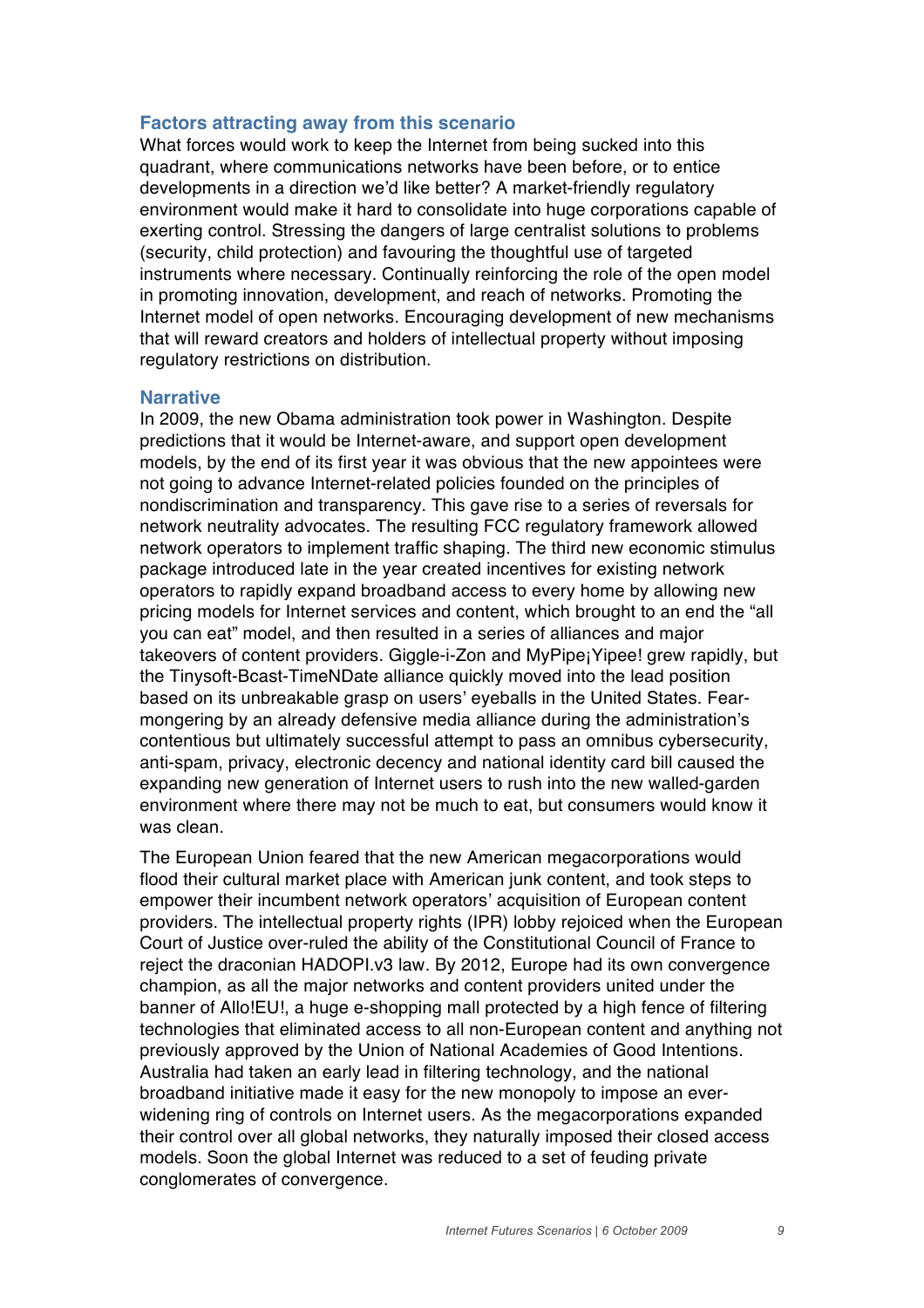These rapid developments effectively ended long-standing disputes between western countries and the traditionally more-controlling and repressive states. The long-standing Internet governance debates finally drew to a conclusion in 2014, once it became feasible to control all conditions of access at the national level. The United Nations abandoned its goal of creating an Internet treaty as member states found other means of controlling the network and their citizens.

As significant was the emergence of multiple proprietary standards, each imposed by the megacorps on their fiefdoms. The traditional Internet organizations fought to remain viable, but their inability to require conformity with the standards developed by the IETF, W3C and other bodies dedicated to connecting users rather than entangling them collapsed when their one-time supporters joined or were gobbled up by the megacorps. The "Internet" devolved into a small specialized artifact, used only by academics, researchers, and the military who were relieved to have been unburdened from the weight of nonexpert commercial users, and the bands of thieves and con-artists attracted by them.

But by 2015, the megacorps recognized that newly developed real-time translation capabilities opened the possibility of cutting content production costs as material produced for one market could easily be marketed in another. Global alliances began to form, creating a need for interconnection standards. The ITU leapt at the chance to fill the need for a new global standards body, based on its long-standing assertion that it was the place where people talk about cybersecurity. Governments and their national megacorps were quick to agree. The Next Generation Network was finally realized, giving new meaning to the phrase "network of networks" in the post-convergence mega universe.

# *Porous Garden Scenario*

## **Quadrant**

This quadrant is characterised by command-and-control and generative<sup>3</sup> orientations. In this quadrant, networks would remain global but access to content and services would be tied to the use of specific networks and associated information appliances. Individual (business) viability would triumph over the economic potential of the common pool of the Internet. Financial incentives for content producers and software developers would result in continued innovation *within* the appliance-based model. Control over suitability of content, pricing, licensing and other concerns would be firmly in the hands of relatively few large commercial organisations. Proprietary, closed technologies would abound and exclusive deals with content producers and physical communications networks would result in consumers having to purchase multiple appliances and associated subscriptions to avail themselves of the full range of innovation on the network.

## **Factors driving towards this scenario**

**!!!!!!!!!!!!!!!!!!!!!!!!!!!!!!!!!!!!!!!!**

The overriding driver in this quadrant is the desire of both large commercial organisations and niche content providers to increase their margins and the profitability of their businesses. These organisations desire greater control over

 $3$  Having the power of generating, propagating, originating, or producing,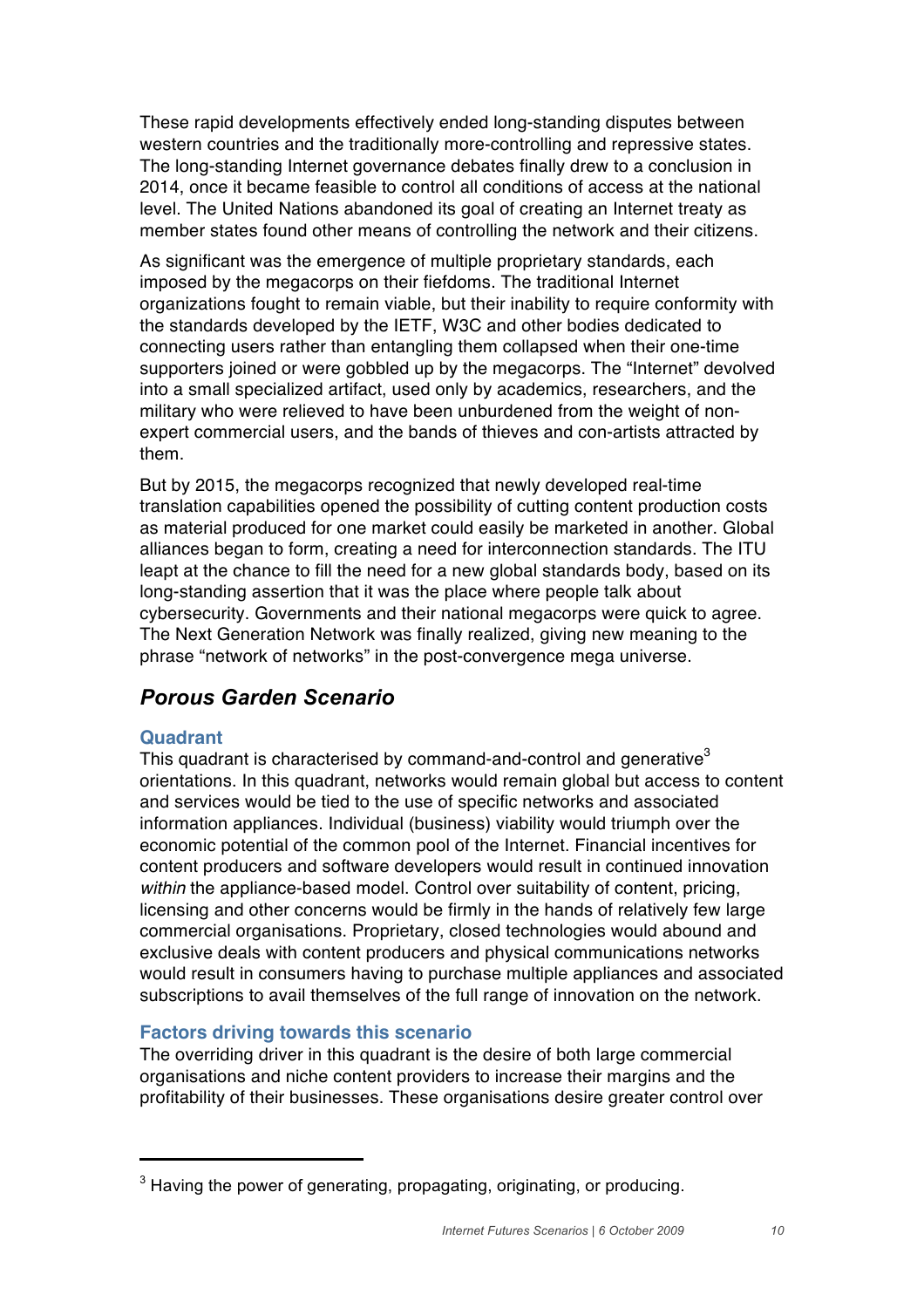their commercial destiny. This applies to producers of both hardware and software products and to network operators. Other drivers include the desire to control access to content either to increase its value or to ensure the maintenance of centrally imposed standards. These standards may be intended to provide a more guaranteed user experience, to produce more reliable products, and to prevent the use of appliances for running applications or accessing content deemed undesirable by the manufacturer. Fear is a driver here too–fear of lack of profitability leading to business failure, and fear of the consequences (for brand, reliability, profits, control) of exposing platforms to the open Internet.

#### **Factors attracting away from this scenario**

What forces would prevent this quadrant from coming to dominate the reality of the Internet? The desire of consumers not to be controlled or artificially restricted in their ability to use devices that they have purchased outright is a very strong force. Open alternatives to closed information appliance platforms also provide a check on the extent to which appliance vendors can exert and extend their control.

## **Narrative**

In mid-2009 over 3000 applications were downloaded from the Acme Application Store every minute. The release of the Acme's updated smartphone in 2010 so increased their share of the Internet-enabled mobile device market that all other handset manufacturers raced to adopt their business practices. The mobile operators successfully transitioned their business models to replace voice and call termination revenues (regulated down to a minimum) with a combination of data tariffs and app-store payments garnered from subscribers eager to own the latest in a long line of shiny networked toys. Mobile operators that failed to secure exclusive partnerships with the most popular platforms withered.

The development community was quick to take notice as more and more individual developers or small teams became hugely wealthy as their \$2 apps were downloaded by millions. Open source solutions increasingly lagged behind the features and functionality of the closed, yet (almost) freely available alternatives. Protocol development became the preserve of closed clubs of partisan developers only interested in better enabling their chosen platform to rise above the competition and thereby net their apps more download revenues.

The global and unprecedented havoc wrought by the Netficker.OMG virus in 2011 nicely complemented the already well established lobbying and publicity efforts of Nemesis Research and others which consistently portrayed the open Internet and open technology base that supported it as a threat to the stability and security of developed economies throughout the world. The backlash resulted in a huge increase in sales for the newly released Acme and Beta netpods–networked information appliances that were the first such platforms that came with guarantees of software quality and assumed liability for any personal damages arising from use of the appliance.

By 2015 choosing a platform for Internet access was almost as important as choosing a life partner. Subscribers quickly found that they had invested so much in third-party services and applications that changing to an alternative provider was unthinkable. Consumers were persuaded to trade almost all personal privacy